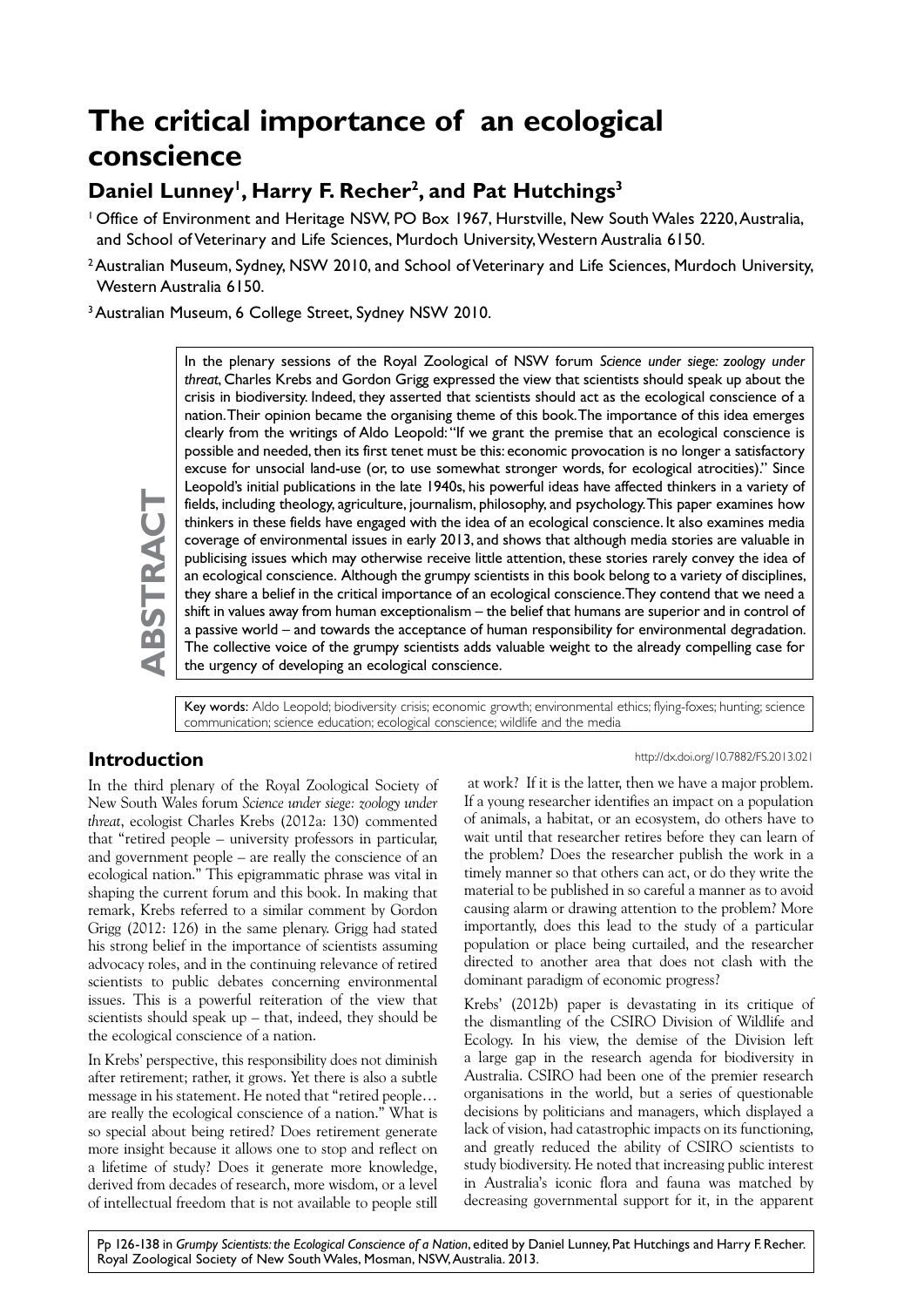belief that Mother Nature will take care of herself. Krebs' bitter irony is more than apparent. If the CSIRO Division was an isolated case, its dismantling might have its own internal causes, but the downsizing of the groups and organisations which research biodiversity, whether as ecologists or as members of the critical group of associated disciplines, is happening across the nation, including at State level. Their loss diminishes our capacity to identify and study a problem, and propose and test solutions. In short, the destruction of such vital organisations as the CSIRO Division decreases our chance of reducing the losses to our fauna and flora, and of making the best use of the scarce resources available for conserving biodiversity.

Krebs used the term 'ecological conscience' before, in the preface to his ecology textbook *The Ecological World View*  (Krebs 2008). His opening lines are graphic. He posits that, in the twenty-first century, two views of the world dominate our thinking; the ecological world view, and the sharply contrasting economic world view, to which governments and business leaders subscribe. He also states that if one understands how the natural world works, one is far more equipped to think with an ecological conscience. Krebs does not derive the term from the famous American naturalist Aldo Leopold, although its origins can be found in Leopold's writings. Krebs acknowledges Leopold as the father of wildlife management in the USA (2008: 407), and Leopold's work is seminal to the contemporary conservation ethic. In a speech in 1947 entitled 'The Ecological Conscience', Leopold stated that "the practice of conservation must spring from a conviction of what is ethically and aesthetically right, as well as what is economically expedient" (Leopold 1995: 58). Leopold argued that a thing is right "only when it tends to preserve the integrity, stability and beauty of the community", defining the boundaries of this community as including not only people, but also soil, waters, fauna, and flora. Most significantly, he contended:

*"If we grant the premise that an ecological conscience is possible and needed, then its first tenet must be this: economic provocation is no longer a satisfactory excuse for unsocial land-use (or, to use somewhat stronger words, for ecological atrocities). … decent land-use should be accorded social rewards proportionate to its social importance." (Leopold 1995: 58)*

These views crystallised into Leopold's *A Sand County Almanac*, which stands as one of the most venerated and significant environmental works of the 20th century. The book was little noticed when first published in 1949, but during the environmental awakening of the late 1960s a paperback edition (Leopold 1968) turned into a surprise bestseller. It still sells thousands of copies per year, and continues to provoke reflection and analysis.

# **An ecological conscience: a unifying idea**

An ecological conscience radiates through a fascinating array of disciplines. In this section, we examine the work of five individuals who share an interest in the idea of an ecological conscience and its application in the contemporary world. Interestingly, these individuals belong to distinctly different professions - theology, farming, journalism, philosophy, and psychology.

# **a) Theologian**

In an early essay for the *Catholic Worker*, the famous theologian Thomas Merton explored the idea of an ecological conscience and its historical roots. In his view, the American frontier mythology is characterised by considerable ambiguity (Merton 1968). On one level, the pioneer, the frontier cult hero, is a product of the wilderness; simultaneously, he is a destroyer of the wilderness. His victory consists in reducing the wilderness to something different - a farm, a village, a road, a canal, a railway, a mine, a factory, a city – and, at the apex of the process, an urban nation. Bitterly, Merton opines that much of the stupendous ecological damage was done in first half of the 20<sup>th</sup> century is irreversible: industry and the military, especially in America, are in his view firmly set on policies that make further damage inevitable. Merton bluntly adds that when a choice has to be made, it is almost invariably made with a view to a quick return on somebody's investment, disregarding the long-term ecological and societal consequences.

The work of Aldo Leopold strongly influenced Merton's thinking. In Merton's view, Leopold "brought into clear focus one of the most important moral discoveries of our time - the ecological conscience" (Merton 1968). For Merton, the ecological conscience is also essentially a peace-making conscience. Given that Merton was writing in 1968, this is unsurprising. As he notes, the Vietnam War – characterised by widespread crop poisoning, the defoliation of forest trees, and the incineration of villages and their inhabitants with napalm – reminds us that environmental destruction and war work in tandem. Catholic theology, Merton concluded, ought to urgently incorporate Leopold's philosophical perspective into its framework. We agree, although we would add that a discussion regarding the complex problem of population growth and the role of the Catholic Church in resolving this issue is a challenge for those operating with an ecological conscience.

The sobering issue of the cost of war is germane to our discussion of the present problems facing those with an ecological conscience. In an article for London's *Telegraph*, journalist Peter Foster reported that the cost of the Iraq and Afghanistan wars for America alone is approaching as much as \$US6 trillion (Foster 2013). This calculation, Foster contends, shows how America's future at home and abroad has been mortgaged to the two conflicts that the Bush administration entered in 2001 and 2008. Foster then cited the conclusion of a Harvard University report that "there will be no peace dividend" from these wars (Foster 2013). In both of these conflicts, Australia has been one of America's staunchest allies. In our view, the costs to Australia of our participation in these wars include the sacrificed alternatives, such as funding for biodiversity research and the now defunct CSIRO Division of Wildlife and Ecology. Merton's moral point is clear; the ecological conscience, as a response to considerable, if not irreversible, environmental damage, is the only ethical response to an exploitative economic and military model that dominates decisions regarding land use and the allocation of resources. While Merton concluded that Catholic theology ought to integrate Leopold's idea of an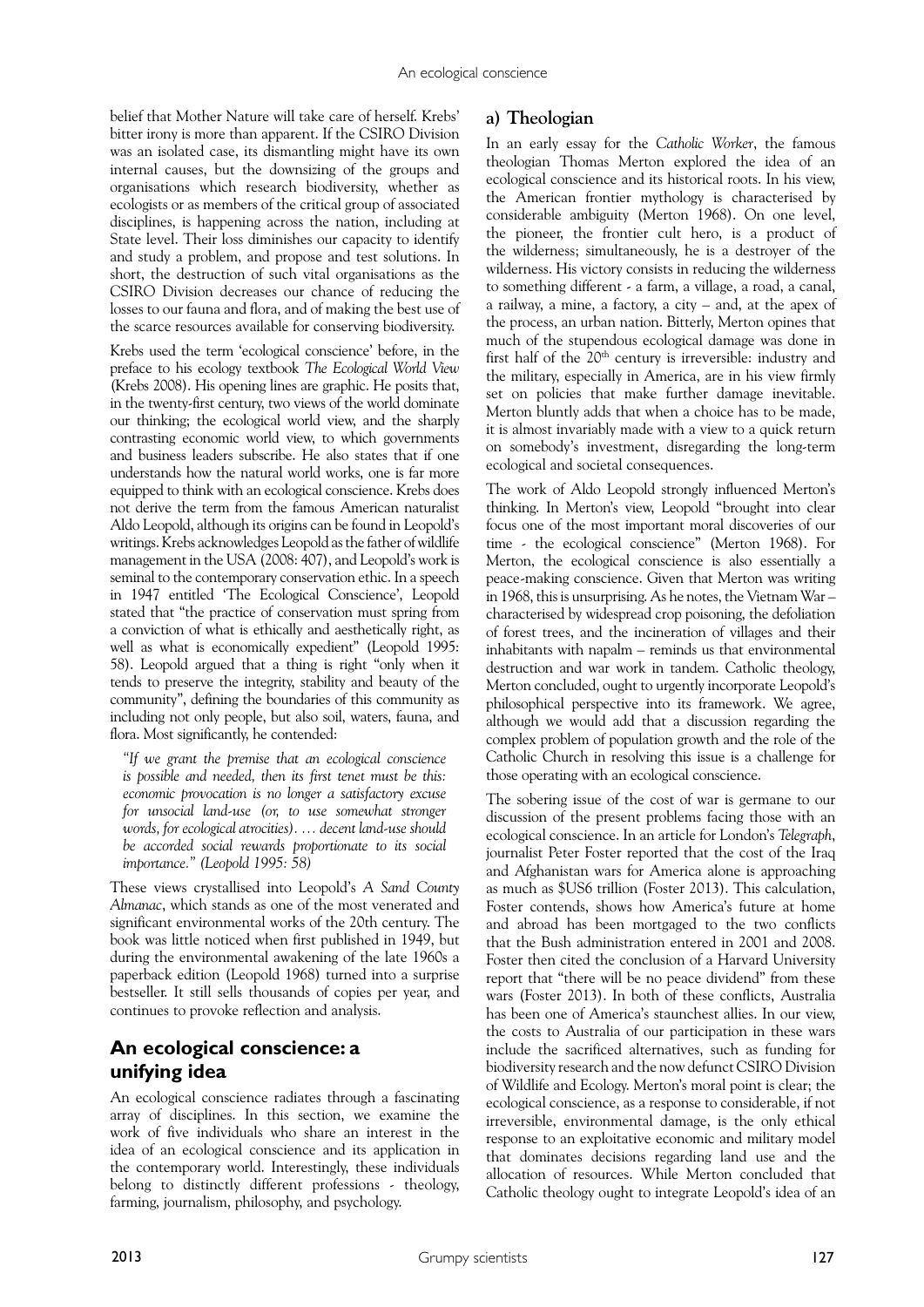ecological conscience into its framework, we vastly expand that suggestion to include all Australians, especially those in decision-making positions in government and business.

#### **b) Farmer**

One of the most probing works examining contemporary agricultural practices in the context of ecological consciousness is Fred Kirschenmann's *Cultivating an Ecological Conscience: Essays from a Farmer Philosopher* (Kirschenmann 2010). A third-generation farmer, as well as a theologian and philosopher, Kirschenmann has developed and explored the principles of ethical and sustainable agriculture, often labeled 'new agrarianism', for decades. An excellent review of *Cultivating an Ecological Conscience* by writer Brent Aldrich distils his ideas. Aldrich's review opens with a quotation from Leopold's *A Sand County Almanac* that echoes throughout Kirschenmann's book:

*"A land ethic, then, reflects the existence of an ecological conscience, and this in turn reflects a conviction of individual responsibility for the health of the land. Health is the capacity of the land for self-renewal. Conservation is our effort to understand and preserve this capacity" (Leopold 1968: 258).*

Aldrich (2010) explains that Kirschenmann, who has been farming organically in North Dakota on his family's land since the 1970s, brings a perspective to the sustainability conversation that is "rooted in significant farming experience and the current critique of industrial agriculture". In some ways, he acknowledges, this is nothing new for anyone familiar with the work of such prominent supporters of sustainable agriculture as Wendell Berry, Wes Jackson, and Bill McKibben. However, Aldrich identifies that what is interesting about Kirschenmann is his ongoing dialogue with philosophy and science, aimed at developing solutions for the future of agriculture. Aldrich emphasises that for Kirschenmann, these solutions must involve "a comprehensive transformation of the mind", beyond just fixing techniques or modifying the scale of farming operations (Aldrich 2010). As Aldrich contends, an agricultural practice that aims for sustainability will work for the health of the entire community. Kirschenmann's example of good farming, as theorised and described in his essays, is a positive indication that attaining this goal is a possibility.

#### **c) Journalist**

In an opinion piece for the *Philippine Daily Inquirer*, the journalist Randy David made an urgent call for the widespread adoption of an ecological conscience. He defines ecological consciousness as "the growing awareness that the planet Earth is a finite place we share with […] all living creatures, and that if, by our ignorance and carelessness, we destroy it, we thereby also destroy ourselves" (David 2009). He laments that, "as a result of our furious effort to improve the conditions of human existence", we have carelessly released dangerous levels of greenhouse gases into the atmosphere, leading to the process of global warming. However, instead of blaming others for failing to modify their behaviour in accordance with this damage, he makes a crucial point

about communication: "What seems obvious to scientists [...] is never always obvious to the rest of us." In his view, this is primarily due to the inability of the environment "to directly communicate with humans". As "nature and man do not share a common language", humans can interpret environmental issues "only in their own human languages", that is to say, with reference to the culture, society, and belief system to which they belong. David also comments that the science curriculum in schools does little to encourage the germination of an ecological conscience; instead, it "tends to lull us into a form of complacency that blinds us to ecological problems" by presenting nature as wholly self-regulating (David 2009).

David also connects the inability of many people to think with an ecological conscience to the position of the environment in contemporary politics. He contends that environmental issues "do not have the same resonance" in spheres such as law, religion, economics, and politics, as they often do in science. In his view, there is a strong discrepancy between politicians and businessmen, on one hand, and scientists, on the other, with regard to their appreciation of the urgency of global warming. We have also arrived at the same conclusion (Lunney and Hutchings 2012; Recher 2012; Lunney 2012c). For David, this points to the manipulation of environmental problems for political and economic ends with the environment becoming a political football. Climate change, for example, "is routinely used by countries as a proxy in the global struggle for political and economic supremacy" (David 2009). Importantly, this does not make the adoption of an ecological conscience a futile task. Rather, "it only highlights the need for every nation and every individual, as citizens of this planet, to examine their respective ways of life with a view to altering those practices that destroy the earth's long-term viability as a place in which to live." David concludes on an emotive note rarely registered in contemporary journalism:

*"The earth is a dying planet, but, alas, we cannot hear its gasping or recognize its morbid state except through the narrow bounds of our all-too-human sensibilities. There is no cure for this, other than to allow the earth's tears to flood our consciousness. Then, hopefully, we may see that the environment is not the other; it is us" (David 2009).*

#### **d) Philosopher**

The idea of an 'ecological conscience' has attracted much philosophical attention. One commentator, academic Aaron Lercher, has conceptualised the idea in terms of liberty. In reframing ecological consciousness in this way, he allows us to approach the practice of conservation in a new light. Interestingly, his justification for environmental conservation draws upon the standard basis for individual negative rights, as upheld by the liberal philosophical tradition of John Locke, John Stuart Mill, and John Rawls. In Lercher's view, the right to the liberty of an ecological conscience is analogous to the right to religious liberty, and is worthy of the same recognition as that of fundamental liberty. Like religious liberty, Lercher writes, the liberty of ecological conscience is a negative right against interference. Within this framework, the destruction of an object of current or potential natural value is analogous to destroying a site of religious and cultural significance.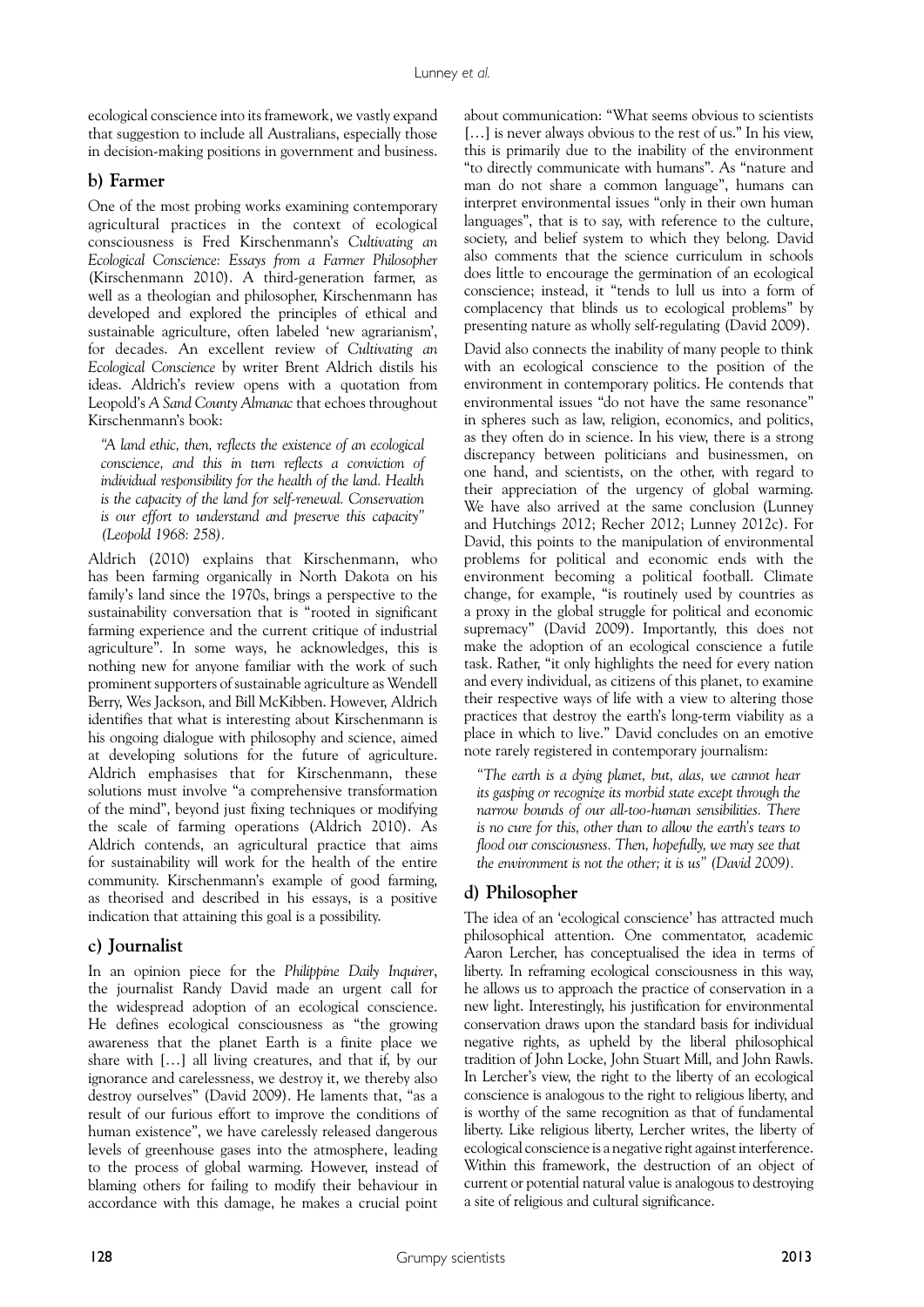Lercher opens his paper by considering the human capacity to conceive of a place or thing as possessing 'natural value', and the pursuit of this concept as a human end. He calls this capacity our "ecological conscience" (Lercher 2006: 315). In his view, it is reasonable to assume that each person has an ecological conscience. While Lercher contends that the ecological consciences of most individuals are not very active, he argues that each person can develop his or her ecological conscience further by learning more about nature. This idea recalls Krebs' position, but what is unusual about Lercher's framework is that he believes that the ecological conscience of each person is fallible. He extends this idea to include the notion that each person recognises the fallibility of his or her judgment about 'natural value', and is interested in correcting his or her mistakes. These assumptions, Lercher contends, are necessary for any ethical environmental view.

To make his point, Lercher asks us to consider three people who have active, but different, ecological consciences - a hunter, an animal advocate, and a wildlife manager for a park in which the hunter hunts deer. Each of these individuals has a definite idea, derived from their experiences, about which aspects of nature are valuable. The hunter's values are aligned with those of the predator. He or she seeks to "embrace the forest" and establish "a connection with the prey that is as intimate as life and death" (Lercher 2006: 316). The animal advocate has a different set of values. In seeking the fair treatment of all animals, their goal is "to put all animals on an equal footing". By extension, this involves limiting the power the hunter has gained from human technology (Lercher 2006: 317). In contrast, the manager seeks to preserve the integrity of the forest ecosystem as a whole, and does not focus on specific animals. All are willing to take the most efficient means to achieve their end. However, Lercher continues, if we assume that our ecological consciences are fallible and can develop as we learn more about nature, unforeseen changes in perspective can occur. Lercher pursues this hypothesis in detail.

As each of these characters in Lercher's framework recognises the fallibility of their ethical understanding, they share an interest in preserving the opportunities to develop his or her ecological conscience. Crucially, "none of the characters knows whether he or she will need the insight provided by the aspects of nature beloved by the others" (Lercher 2006: 318). Their openness to these insights – and, by extension, to other ideas of what constitutes 'natural value' – allows their ecological and ethical understanding to deepen. The hunter, for example, may learn to recognise the beauty – in addition to other positive qualities – of animals other than deer. Lercher uses the example of wolves, the reintroduction of which necessarily involves the wildlife manager and animal advocate. In this dialogue, the animal advocate has the opportunity to learn about predation. At least theoretically, Lercher posits, the animal advocate can learn through observation how hunting is not inherently wrong, even if it is at times conducted unethically. Both the hunter and the animal advocate could learn from the

manager that there is more to the forest than the animals on which they focus. In turn, the manager's perspective may be broadened by coming into contact with the hunter and advocate, who may encourage him or her to view forest animals as more than parts of an ecological mechanism (Lercher 2006: 318).

Lercher's argument develops a new approach to the bitter standoffs we see over animal rights issues (Lunney 2012a,b). In his view, tolerating the ecological consciences of others is rational, for it allows us to preserve "opportunities for learning and revising [our] ethical understanding" (Lercher 2006: 318). This is a valuable perspective which, in encouraging us to view our ecological conscience as dynamic, challenges us to be more receptive to other views of which aspects of nature deserve protection.

# **e) A psychologist**

As psychologist Irina Shmeleva acknowledges, the intensification of research into ecological consciousness has resulted from the aggravation of global ecological problems and the need for the realization of the 'sustainable development' ideal. It is generally accepted, she contends, that the contemporary ecological crisis has resulted from "deformations" in the ecological consciousness of humans. These deformations manifest in our interaction with the environment, and in decision-making regarding environmental issues in such fields as industry, economics, education, health, and politics (Shmeleva 2009: 620). In her view, ecological consciousness is "multidimensional". Not only is it informed by one's political, professional, and religious consciousness, but it is also firmly tied to the physical world, and to one's relationships with others (Shmeleva 2009: 627). She argues that the analysis of three types of attitudinal behaviour is central to understanding ecological consciousness: our attitude toward and relationship with nature; our attitude toward global environmental problems; and our attitude toward social and moral responsibility for our actions (and inaction) concerning the environment. Crucially, this involves the analysis of whether one is aware of "the role of the anthropogenic factor" in causing, worsening, mitigating, or preventing environmental problems (Shmeleva 2009: 629).

Shmeleva stresses that the international scientific community recognised the value of the psychological approach to the task of solving environmental problems in the mid-1990s, seeking to identify psychological barriers to the perception of these problems (Shmeleva 2009: 620- 621). Indeed, the issue of the perception of environmental problems is complex, and our understanding of it is crucial to developing effective strategies of public engagement. Shmeleva comments on two characteristic ways in which we respond to environmental problems; ecological optimism and ecological pessimism. She believes these behaviours result from "inner convictions about the possibility of solving the problem", in addition to attitudes fostered by the mass media, such as alarmism and anxiety. These negative responses can also result from the misrepresentation or suppression of an environmental issue in the media (Shmeleva 2009: 630). Shmeleva also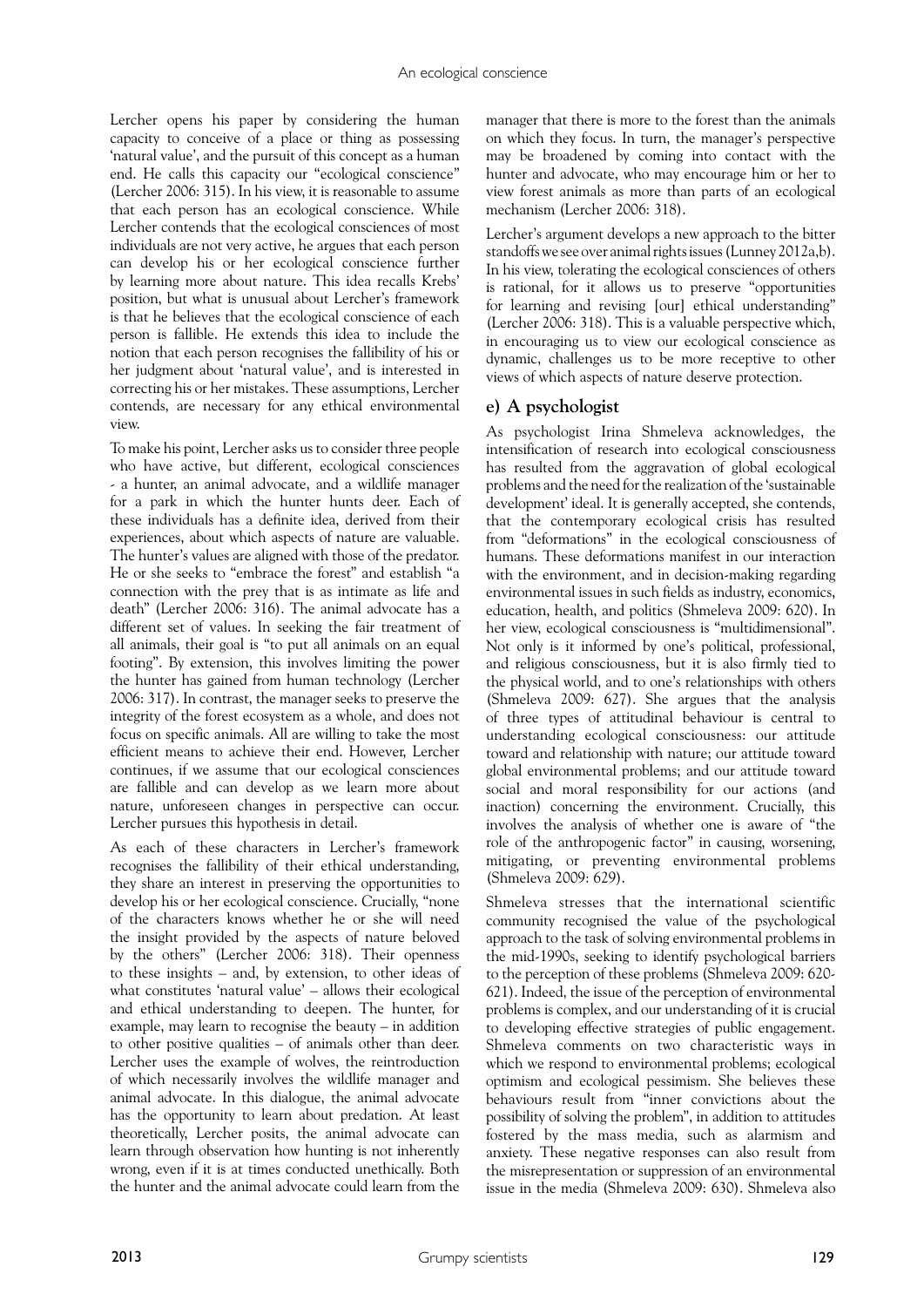argues that one's evaluation of the significance of an environmental problem in terms of the threat it poses to human society is conditioned "by past collective experience" as well as by one's level of knowledge and understanding of the problem. In both Russian and Japanese research into ecological consciousness, participants were found to view nuclear weapons as the most pressing threat to human survival, despite not experiencing the Hiroshima bombings or Chernobyl catastrophe personally (Shmeleva 2009: 630). These findings are fascinating, and illustrate the value of the psychological approach in illuminating the scope and depth of an individual's ecological consciousness.

# **A lack of judgment**

In March 2013, journalist James Robertson interviewed New South Wales (NSW) Police Commissioner Andrew Scipione for *The Sydney Morning Herald*. He reported that alcohol-related crime consumes about 70 per cent of a frontline police officer's time (Robertson 2013). An accompanying article, by the Headmaster of the Kings School in Sydney, Tim Hawkes, places this problem in a new light. Hawkes notes that when incidents of alcoholrelated violence occur, the "hackneyed solution of more education is invariably trotted out" (Hawkes 2013). In his view, it is not education but judgement that is lacking.

We see a parallel here with environmental matters. In our view, what is needed most is judgment derived from an ecological conscience. Of course, an advanced level of education is required for a professional ecologist, but it is important to recognise that most decisions that affect our native wildlife will not be made by professional ecologists. Politicians and bureaucrats will make the vital decisions, and it is here that judgment is necessary, not more knowledge. One would expect that the research of professional ecologists would form an essential ingredient in any decision, but it is not the key. In our opinion, it is judgment that is needed, and that judgment needs to be based upon a strong ecological conscience.

Having examined the idea of an ecological conscience in more depth, we now turn to its relevance in the Australian context. In this section, we consider contemporary news articles in the context of an ecological conscience. We examined a series of articles in late March 2013 as we were drafting this paper and we admired the calibre of the scientific research they described, in addition to the deftness of the journalism. However, we were concerned by what appears to be a widespread lack of understanding of the basic process of extinction, and of the role individuals and groups can play in reducing the threatening processes to Australian fauna. We turn now to the articles.

#### **a) A daring close encounter**

On the front page of *The Sydney Morning Herald* (28 March 2013), under the headline, "The sound of one tail flapping", there was a striking photo of the tail of a diving whale. The photo's caption reads: "An Australianled international team has used ground-breaking acoustic devices to track Antarctic blue whales. Using the

technique, scientists can hear the mammals calling from 1100 kilometres away." Journalist Andrew Darby described the research in more detail on page three, writing that the sonar listening devices, which were developed from anti-submarine warfare, allowed the researchers to get close to their subject. "In a hazardous operation in icy waters, a team on a small boat sped within metres of the fast-moving mammals, which can weigh up to 100 tonnes, to dart them for scientific data" (Darby 2013: 3). In the middle of the article, which valuably carried the names of various research scientists, Darby provides the following information. "Commercial whaling killed about 340,000 Antarctic blues in the last century, reducing their estimated population to a few hundred by the 1970s." He adds that "today, perhaps a couple of thousand of the endangered animals roam the ocean" (Darby 2013: 3). In our view, this is a good science story; not only does it highlight how a skilled team of scientists works, but it also throws the terrible plight of these mammals into the mainstream media. However, the reader is left wondering whether there are any threats remaining for this population, or new threats, such as climate change, developing? What is clear, at the very least, is that this animal came very close to extinction for commercial gain.

# **b) A stuffed wombat**

The weekend edition of *The Sydney Morning Herald* (29-30 March 2013) carried an article by reporter Julie Power on the subject of taxidermy. Power (2013) explains that sales of taxidermic pieces have "shot up" across Sydney, prompting auction house Lawsons to increase the frequency of its natural history auctions from two to four per year to meet the demand. Power interviewed Martin Farrah, the managing director of Lawsons, on the latest auction. He commented on the quality of the pieces available for sale, stating proudly that the tiger and bear were in "impeccable" condition - "we normally get heads and not whole bodies." Power surmises that tough Commonwealth import rules, which require a taxidermy licence to import taxidermy, are a possible cause of the increased demand. She concludes on an interesting note. "After a stuffed wombat sold for \$900, Mr Farrah quipped 'Goodness me, everyone's going to be out tonight looking for roadkill'" (Power 2013).

Wildlife roadkill is a vexatious subject (Lunney 2013b) and becomes even more complex when we consider it in the context of ecological consciousness. This perspective shifts our focus from the individual dead animal lying on the road or hanging above the mantelpiece to the species to which the animal belongs. The matter here is the total context in which an animal, or more importantly, a population of animals, lives and dies. We are not critical of the practice of taxidermy, which is a trade with a long tradition that forms a vital part of museum education programs and displays. Rather, we seek to encourage reporting that places animals in their ecological context. While it is not Power's responsibility to comment on the ecological dimensions of taxidermy or roadkill, it does matter if readers are to develop an ecological conscience. If we make judgements out of context, then it is easy to stray into indifference.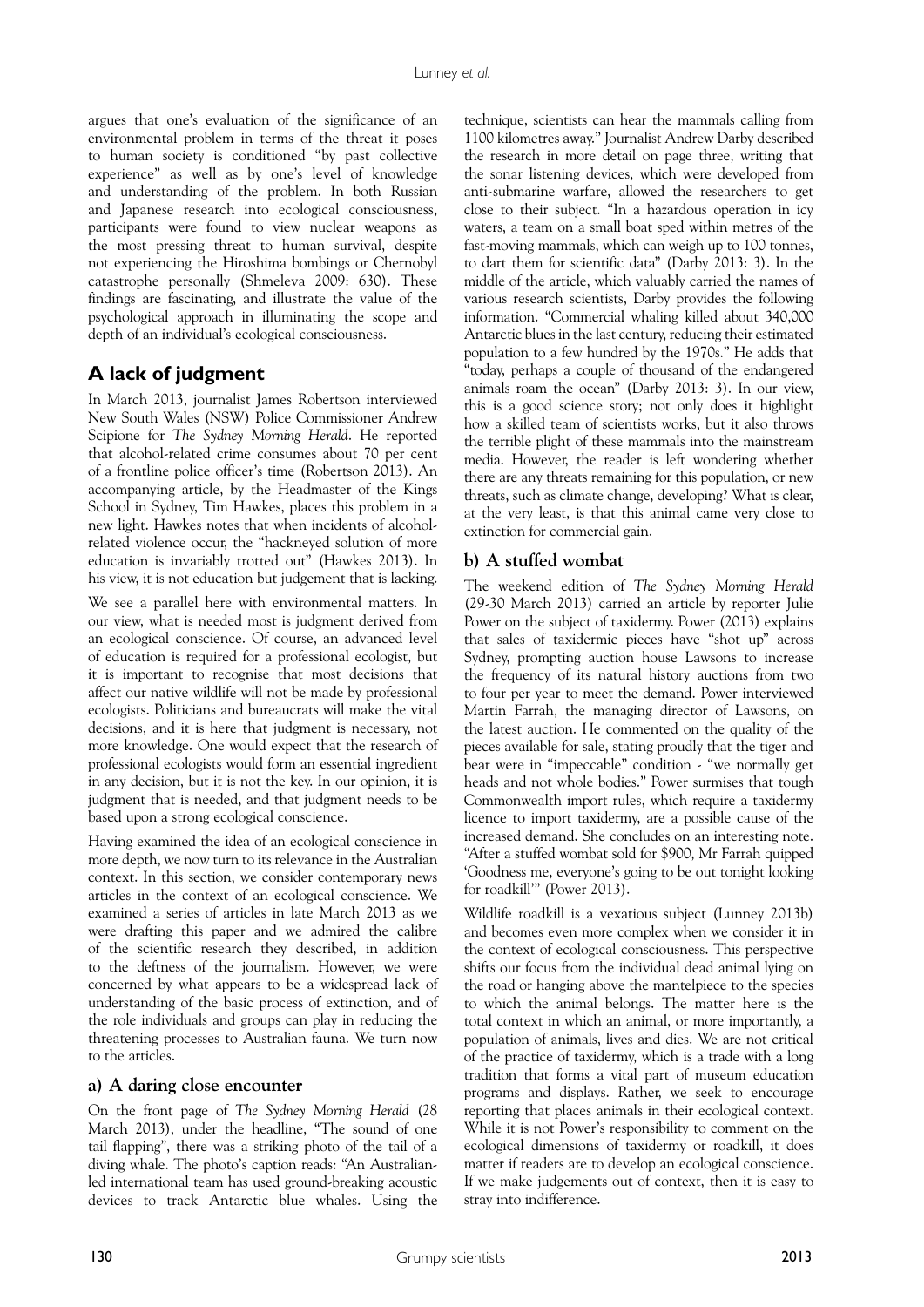# **c) A valid artistic project**

*The Sydney Morning Herald* (17 March 2013) ran a testing article by Andrew Taylor on a controversial photography project that seeks to document female hunters from the Dubbo region of Central Western NSW. The opening lines were graphic. "Dressed in cowboy boots, shorts and a midriff top, Katrina Byrnes stands next to a dead kangaroo she has just shot. Her arm and leg are smeared with blood, while a gun clip lies on a log behind her kill" (Taylor 2013). Taylor interviewed photographer Emma Thomson, who views her project as a valuable means of challenging the public perception of hunting as a maleonly sport. Thomson states that "none of the animals are specifically killed for her to photograph"; rather, she photographs the women – locals who have responded to her advertisement in the town paper – after they have conducted their regular hunt. Unsurprisingly, Taylor reports that Thomson's project has received criticism from animal rights advocates, who are outraged that the work has received government funding through Museums and Galleries NSW. Taylor quotes Lynda Stoner, the chief executive of Animal Liberation who asked "'I wonder if the 'artist' will be privy to four and five dogs ripping a pig to pieces, will she hear the screaming of that animal?' (Taylor 2013).

Taylor's article taps into a deep-seated debate in NSW surrounding the sports shooting of wildlife, most recently centred on national parks. However, there are many gaps in his reportage. Where does the shooting take place? Were there motives for the shooting other than sport? Most importantly, what was the status of the local populations of these animals? Some, such as foxes, are recognised as a key threatening process; others, such as kangaroos, can only be shot under licence because they are native fauna, including commercial harvesting (Cooney *et al.* 2012). Thus, context is crucial in evaluating Thomson's work from the standpoint of an ecological conscience.

# **d) Australia's first climate change victim**

In *The Sydney Morning Herald* (24 March 2013), science journalist Nicky Phillips reported that endangered species experts plan to save the mountain pygmy possum from becoming the continent's first climate-change victim. Phillips reports that University of NSW naturalist and palaeontologist Professor Mike Archer, Dr Linda Broome from the Office of Environment and Heritage NSW, and their PhD student Hayley Bates want to establish a colony away from the species' present habitat. They have their sights set on an environment where the species once thrived - low-lying, temperate rainforest, as confirmed by evidence from fossil deposits. Phillips notes that the team are awaiting government approval to establish the colony at the Secret Creek Sanctuary near Lithgow, where the sanctuary's owner "will build a rock wall that mimics the boulder fields and keeps the temperature about 4 degrees during winter" (Phillips 2013a).

Crucially, Phillips places the team's project in the context of a diminishing pygmy population and key threatening processes such as climate change. She writes that, as a result of global warming, the Snowy Mountain's blanket

of winter snow – which "serves as a possum refuge from freezing temperatures when [the possum] hibernates for six months" – has contracted. She lets Archer connect the dots for the reader, quoting him as saying "It's possible that just a couple of years of no snow could wipe out the possums left in the wild." Phillips (2013a) then states the bleak reality that "Estimates suggest there are just 2600 possums living in three distinct genetic populations throughout Kosciuszko National Park and alpine regions of Victoria".

This is a fascinating story. It illustrates the cooperation of members of related disciplines, including biology and palaeontology, to alleviate the impacts of climate change on a threatened species. We have followed details of this story in Royal Zoological Society (RZS) publications (Broome *et al*. 2012; Schulz *et al*. 2012) and welcome this level of publicity. The article not only showcases the far-sighted and innovative work of Australia's biologists, but also the importance of students versed in both fieldwork and critical analysis. What, you might ask, is the relevance of this article here? In our view, the overriding editorial interest seems to lie with good stories, not ones which demonstrate our failure as a society to recognise the drastic position of our fauna. It is worth considering how many species are sliding into extinction because they do not have a skilled team devoting time and effort to addressing the threats which face their survival. Most species are in that category, and in our view, this is also worthy of reportage.

# **e) Back from the dead**

*The Sydney Morning Herald* (29-31 March 2013) carried a substantial article with the contrary headline "Alive as a dodo". Journalist Nicky Phillips began her article with the statement that "For more than 3 billion years since single-cell organisms first appeared on the planet, life has evolved in one direction only. When a plant or animal becomes extinct, there is no coming back. Or so we thought." Phillips then reports on the progress of the aptly named Lazarus Project group, a team of researchers led by Mike Archer. The team has revived the genome of the extinct gastric brooding frog, and may have it "hopping back to life in the next few years" (Phillips 2013b). Phillips notes that although the precise motivation for reviving a species – a process called de-extinction – differs among its supporters, a central theme exists. She quotes Archer, who states: "scientists hope their attempt to turn science fiction into reality will help conserve the world's everdiminishing biodiversity."

Unsurprisingly, Phillips reports that de-extinction has its critics, with some conservationists fearing that attempts to revive extinct species will distract from efforts to rescue the vast numbers of endangered living creatures. Phillips interviews Corey Bradshaw, an ecologist from the University of Adelaide. In his view, attempts to resurrect extinct species fail to solve the drivers of extinction, and thus constitute "a massive financial distraction" (Phillips 2013b). Bradshaw makes important points that transcend this current debate. Most importantly, he points to the urgent need to solve the causes of extinction. If we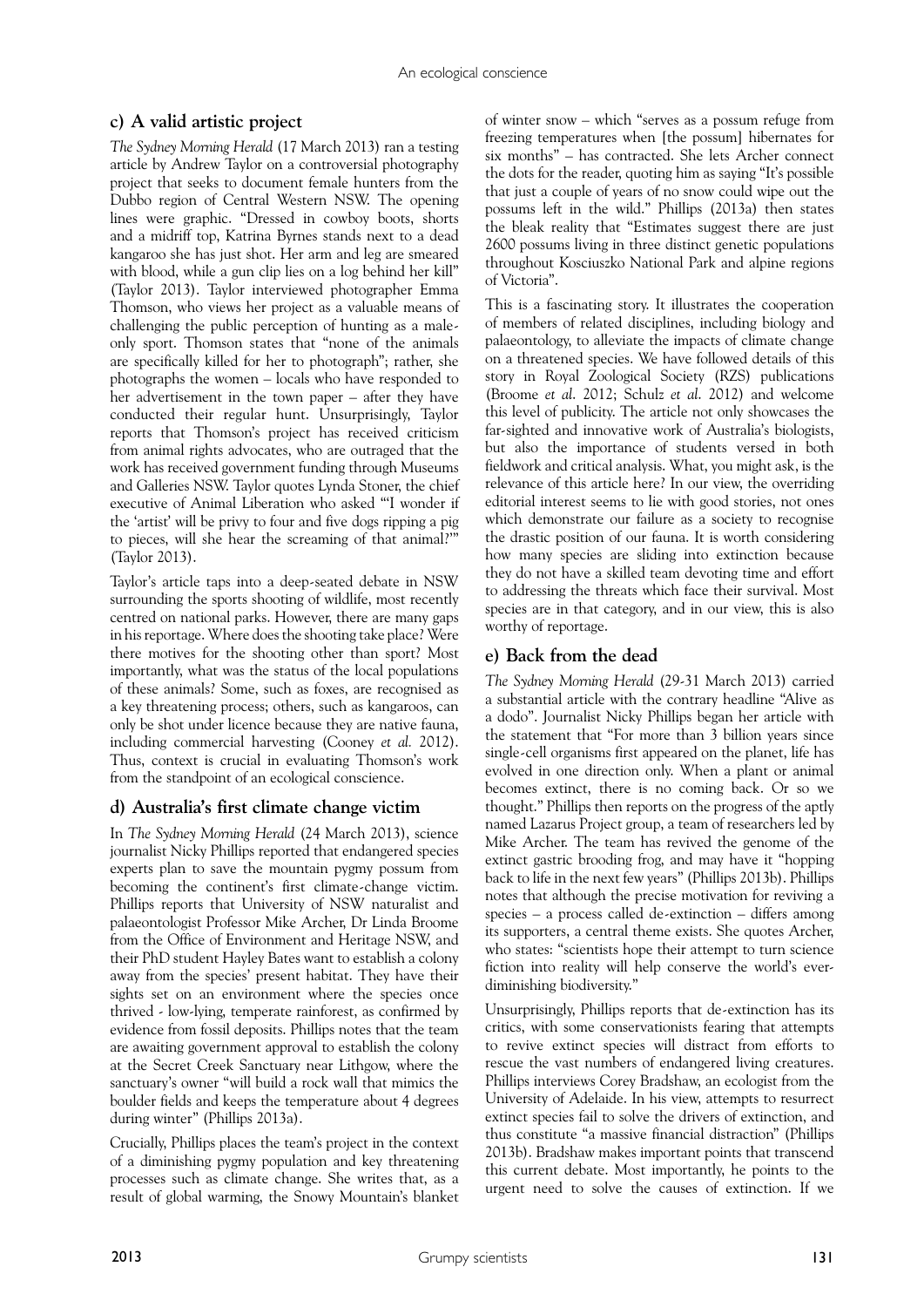stand back from the details of the debate surrounding de-extinction, we can see that both parties are interested in the same goal: preventing extinction and conserving extant species. The major point of contention concerns the preferred method. Phillips does not elaborate on this key point, nor on Archer's crucial statement concerning the grim state of the world's biodiversity. That the Lazarus scientists, among others, have developed such a complex and highly technological solution to the problem of extinction should send a strong message that theirs is a desperate action, and it should point to the terrible plight of so many species. This message emerges 'against the grain': it is not the focus of the article, but it can be found in it if one reads carefully. Although Phillips (2013b) notes that "thousands of species" are "under threat" due to "habitat destruction and disease", it functions as an aside. In our view, the article would have gained considerable strength from a deeper engagement with the problems which animate Archer and his colleagues: diminishing biodiversity and threats to the world's fauna.

# **The necessity of an ecological conscience**

We are deeply concerned by the dismal lack of resources for conservation, especially for such a rich nation. It is clear that in this regard Australia's decision-makers are not lacking in education but are lacking in judgment. Australians need to develop an ecological conscience: a strong awareness of the critical position of Australia's fauna, and of our responsibility to conserve and protect it. Above all else, Australians need to develop a sense of empathy with other species and be prepared to share the continent's resources with them.

We are also most interested in the presentation of ecological ideas, and how reporters translate these ideas into marketable journalism. It appears to comprise a formula of innovative people, conflicting ideas, technological breakthroughs, charismatic fauna, and striking photographs (Lunney *et al*. 2003; Lunney and Moon 2008, 2012). In the articles we examined, the scientific research was accurately and fairly presented. The articles succeeded, at the very least, in arousing the public's interest in areas of science that they may not have otherwise encountered. Yet the heartbreaking state of our fauna and biodiversity, and the appalling state of public knowledge and sense of caring concerning these issues, is what is lacking in the articles. It may not be in the editorial interest to stress these areas, especially if one course of conservation action conflicts with the nation's economic interests. But it is at this juncture that we need an ecological conscience: not just for the media, but for all parties who are part of the decision-making sequence.

# **Grumpy scientists with an ecological conscience**

Each of the scientists who spoke at the Grumpy Scientist forum cares deeply for the future of humanity and the other species with which we share planet Earth. They are grumpy because they are witness to the destruction of all those things they value most in life and know that the losses

of species and ecosystems happening before their eyes are not only irretrievable, they are preventable (Lunney 2013a). Speaker after speaker recognised that we have the knowledge, the technology, and the ability to stabilize and reverse the downward spiral of environmental destruction that has characterized human endeavour for more than 10,000 years. They concurred that what is missing is the will to change, and to work with an ecological conscience.

All speakers shared an underlying concern for the future of civilization and other species. Harry Recher and Paul Ehrlich opened the Forum. Recher's (2013) primary concern and source of grumpiness was the survival of other species. Ehrlich (2013) voiced concern for the future of people and the survival of human civilization. According to Ehrlich, both are threatened by the loss of ecosystem services on a global scale as a consequence of uncontrolled growth of the human population, excessive consumption of resources, and climate change. These place massive pressure on agricultural production to feed ever more people at time when agricultural production itself is threatened by changes to regional climates and urban expansion. Recher also attributed the threats to species and ecosystems to human population growth, excessive consumption, and climate change. Recher and Ehrlich were grumpy because the consequences of continuing growth for the planet were clear, but the vast majority of people failed to act in meaningful ways to protect global environments and other species. For Recher, this group included fellow scientists and the conservation movement, who in his view acted with as much self-interest as politicians and developers.

Andy Beattie (2013) described the dependence of agriculture on microbes and invertebrates, organisms scarcely acknowledged by either conservationists or economic policy. These small organisms are at the base of all ecological processes and therefore essential for the ecosystem services that provide us with food, clean air and water, and sustain the plants and animals that most of us think of as 'biodiversity' (Beattie 2013). Beattie was grumpy because this important link between feeding people and sustaining life on Earth was largely unrecognized by either the general public or the scientific community. In his view, the outlook for the conservation of biodiversity in Australia and globally is 'grim'. Beattie took the position, as did Recher and Ehrlich, that conservation science and policy is too narrowly defined and focused on a small number of threatened species, almost all of which are vertebrates and higher plants. In his perspective, the importance of biodiversity to industry and human welfare has not been adequately explained. This is especially visible with regard to those biodiversitybased industries, such as farming, that see conservation management as an intrusion.

In broad alignment with Beattie, Marie Herberstein (2013) also takes issue with what she sees as the narrow focus within the biological sciences on model species. She contends that such species as the mouse (*Mus*), the worm (*Caenorhabditis*), the fish (*Danio*), and the fly (*Drosophila*) have dominated research efforts to the detriment of our understanding of other species, and of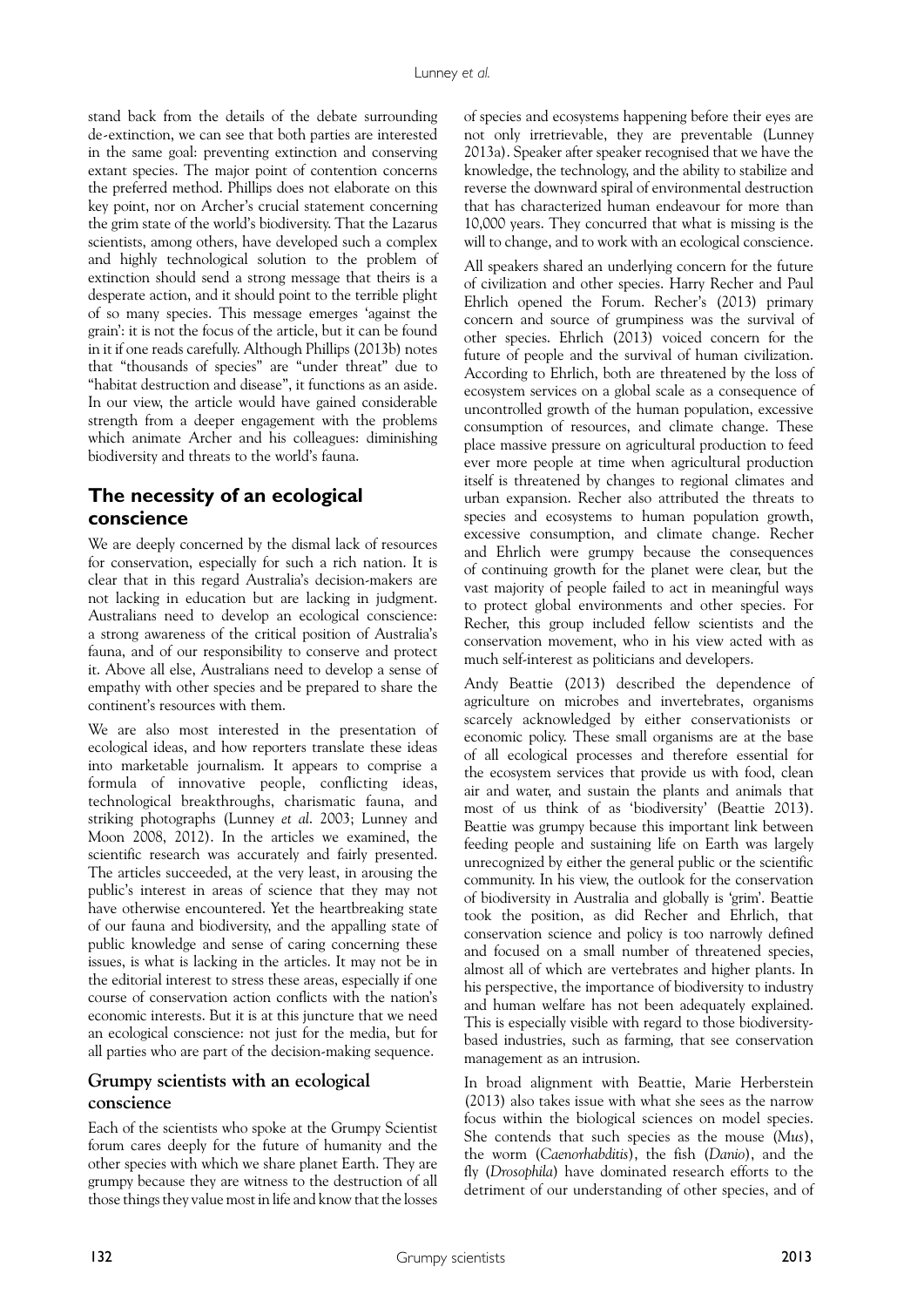the diversity of behavioural phenomena. She notes that the assumption that these species are representative leads to limitations with regard to evolutionary and behavioural biology, which are concerned with explaining variation. As a result of the focus on model species in these areas, research efforts have been further skewed towards a small group of species, discouraging broader species selection and limiting research potential. Herberstein recommends that we broaden our vision and strike "a balance" between "uncovering more detail of one species versus discovering new phenomena and mechanisms in different species" (2013).

In his paper, Frank Talbot (2013) provides a personal view of the phenomenon of grumpiness among the scientific community. He reminisces about the early years of his professional life, writing that he and his colleagues shared an "unbounded optimism" and a broad range of opportunities: "I found in my 20s that scientific jobs were many and they were not hard to get. You could turn down good jobs if they did not quite suit your personal scientific odyssey and with perseverance you could go where you wanted" (2013). But over the past 6 decades, he continues, "the setting has fundamentally changed" as new generations have grown up amidst increasing knowledge of environmental degradation. For them, it is increasingly difficult to sustain an optimistic view of the world and their future in it – an attitude that Talbot views as crucial to changing the Earth's course. Talbot identifies what he considers to be "the biggest grump of all": that individuals today are more highly informed about their impact on the environment than their predecessors, but that "in spite of this clear knowledge we are not changing our actions" (2013). Despite the bleak implications of this inaction, Talbot warns young scientists not to give up, but to "be optimistic" and "fearless": "brave people who can face the future with clarity and honesty are essential in this war against collapse" (2013).

As Pat Hutchings (2013) shows, however, this will be an increasingly difficult challenge for young scientists who have few opportunities for employment ahead of them – particularly those skilled in systematics. Hutchings details the appalling decline in state and federal funding for systematics research and the employment of research scientists in government museums. Despite the centrality of their work to understanding the relationships between species, Hutchings contends that systematists receive little support from their peers in the scientific community, who appear to view them as just "stamp collectors" (2013). She notes that universities are unwilling to appoint systematists, as generally they do not receive large grants or publish in high-profile journals. Compounding this problem, she continues, their colleagues often fail to acknowledge systematists' work in their own papers. Obviously, these problems do not encourage young graduates to pursue systematics in their careers, nor do they inspire an interest in the field in those still at university. To address these issues, Hutchings suggests that we need to raise the profile of systematics by working with university departments, participating in field trips and life science courses, and acting as mentors for the next generation of systematists.

In her paper, Nicola Markus (2013) addresses the challenges which face those organisations in which many Australians invest their hope for environmental change: non-government organisations (NGOs). Markus examines the expectations of the four key stakeholders in NGOs: the general public, financial donors, boards of directors and NGO staff. She contends that the public view NGOS as "the last resort of all hope" and expect to gain "a clearer conscience" from donating to their cause. However, their donations regularly fall short of what is required to meet the long-term goals that NGOs set themselves. The public's support is complemented by that of financial donors, including wealthy individuals, Trusts and Foundations, and corporate bodies. These groups expect "that their financial contributions will produce substantial results in a short period of time" (2013), and are often dismayed by the realities of incremental and long-term change. Boards of directors often share the corporatist outlook of these groups and their tendency to manage NGOs along the lines of a business model can lead to clashes with NGO staff. Markus draws out the contradiction in their approach, stating that "there is a fundamental difference between not-for-profit conservation projects and the clear growth trajectories of the corporate business world – landscapes degraded over hundreds of years cannot be recovered in one or two" (2013). She contends that the problems facing NGOs largely derive from their high aspirations and the unrealistic expectations placed on them, in conjunction with the public's tendency to view NGOs as a panacea. As she states, "NGOs have a limit as to what they can achieve. The rest is up to us" (2013).

The idea that positive change is up to us  $-$  the public  $$ is integral to Dan Lunney's (2013a) paper and, indeed, animates much of his grumpiness. Lunney argues that the societal tendency to prioritise economic growth over environmental conservation is not only madness, but "a tragic statement" given our extensive knowledge of environmental problems and our ability to identify ways to resolve them (2013a). What makes the losses tragic is that they are, as Lunney points out, preventable. Compounding this issue is the lack of public knowledge regarding pressing ecological issues in Australia. Analysing the 2012 *Who Cares About the Environment?* report, produced by the Office of Environment and Heritage NSW, Lunney shows that the disturbing level of public ignorance about ecological issues is matched by a perception that the environment is improving. This perception largely derives from the visibility of small-scale actions, such as recycling and using green bags instead of plastic bags. He argues that for Australia's fauna, the situation is not improving but is instead worsening, a fact of which the public is largely unaware. Lunney contends that increasing the public presence of scientists and their research is critical in challenging these misconceptions.

The necessity for greater communication between scientists and the public was a common theme throughout the forum (Ehrlich 2013; Hutchings 2013; Kingsford 2013). Mike Calver's (2013) presentation addressed the communication problems that arise from the self-interest of academics. Supported by a cast comprising Brad Law,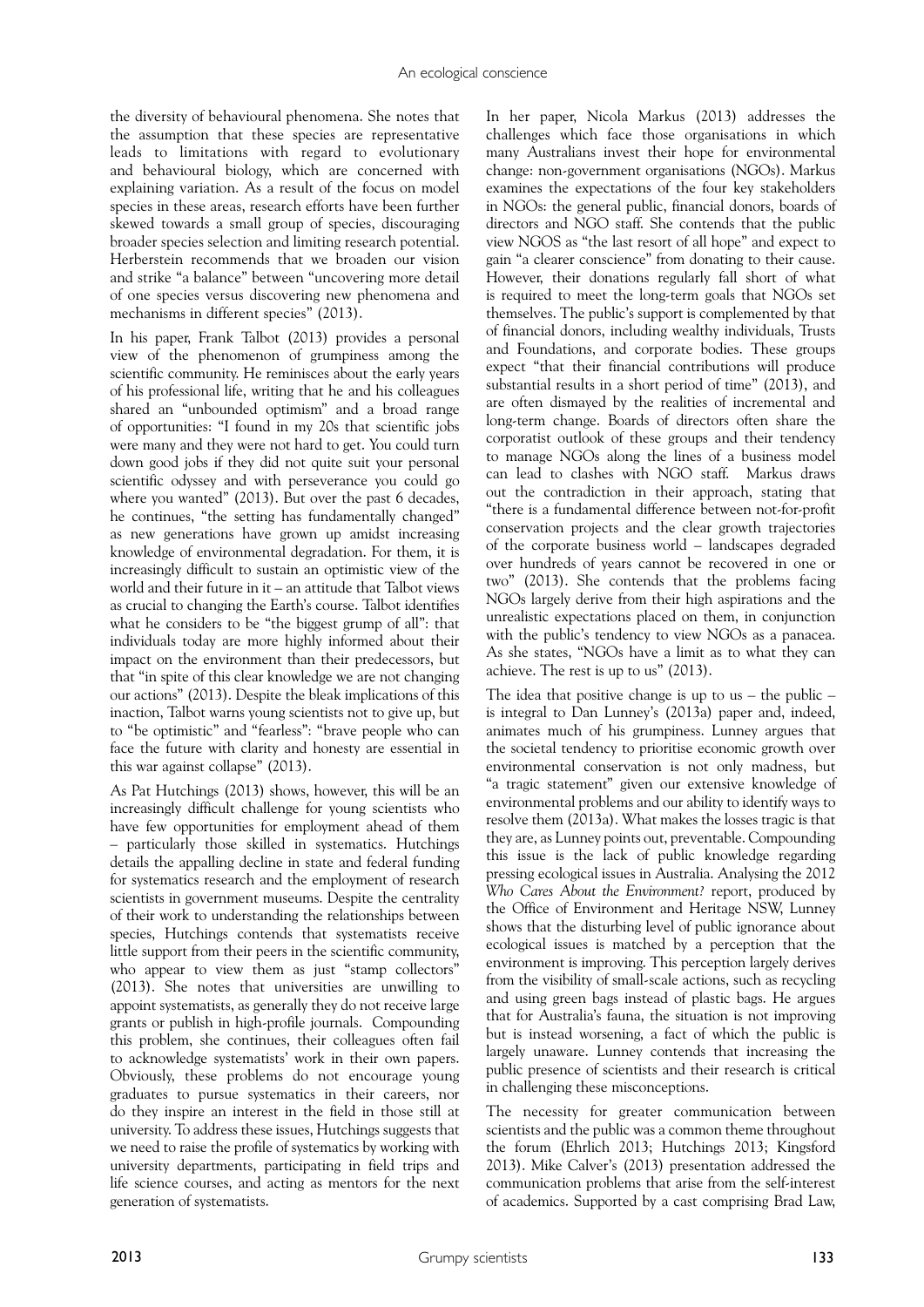Tessa Lunney, Pauline Ross, and Noel Tait, Calver used a play with witty dialogue to explore the unrealistic assumptions which underpin the growing use of citation indices by universities and government to evaluate the importance of research publications. These indices are then used to evaluate staff for promotion, tenure, and research support. Calver contended that the increased use of citations to judge the merits of academic work has serious consequences for the communication of research findings and for the survival of certain journals. This in turn has distressing implications for biodiversity conservation, the exchange of knowledge between researchers and resource managers, and the ability of scientists to inform the public of their findings. Along with Calver (2013), all contributors to the forum were critical of the failure of the scientific community to speak directly to the public so as to most effectively inform them of the urgency of changing our attitude towards economic growth and material acquisition.

While Calver challenged the value of citation indices, Mike Augee (2013), as the editor of *Proceedings of the Linnean Society (NSW)*, was grumpy because he felt that the pressure to publish had degraded the quality of research and research publications. In his experience, as "career progression and funding have come to be under the control of bean-counters" who think in terms of quantity and not quality, researchers are publishing shorter papers in order to meet the terms of their contracts. The results are "fragments of research" that contain "little data" but "much review and discussion" (Augee 2013). Augee points to a key problem: how will these minor papers be systematised and evaluated "in fields that are growing more and more specialised?" In short, he asks, "Who will put these fragments together?"

Augee's observations complement those of Paul Adam (2013), who laments that science has become a "cult of the instant" – that is, of instant, electronic communication. While the rapid exchange of information has considerable merit, in Adam's view it means less time is given to thought and reflection. It is, therefore, inimical to good science. Adam discusses many other challenges facing science in his paper. He observes that, within the wider community, the understanding of his discipline, ecology, derives largely from the amorphous definitions circulated in the 1960s with the advent of the environmental movement. In some cases, these definitions of ecology take on quasi-religious connotations, leading Adam to worry whether the credibility of professional ecologists' activities may be undermined by public misunderstandings of what constitutes their discipline. Beyond ecology, Adam also addresses sweeping changes in the institutional culture of the universities within which many scientists work. He describes the transition to a business model run by an expanding base of middle-managers, in which success depends on "vulgar careerism" (2013). He contends that the managerialist culture of contemporary universities has had, and will continue to have, far-reaching implications for the way in which scientists work and conduct research. With regard to their working environment, he argues that the growth of central administrations "has seen a decline in the importance of collegiality in the day-to-day

governance and management of universities", resulting in "a sense of powerlessness amongst academics and a decline in morale" (2013). Although, as Adam states, 'the role of the administration should be to serve their institutions rather than to control every part of their activities", researchers are increasingly finding themselves constrained by the administration's focus on a short timeframe with regard to both performance appraisals and project funding (2013).

Adam's views complement one of Calver's (2013) themes: that the ranking of journals by government, and consequently universities, puts pressure on scientists to publish only in the most highly ranked international journals. One important consequence of this pressure is a decline in support for regional journals, registered by a decline in submissions and subscriptions. Indeed, as Calver (2013) notes, much research is now published in inappropriate journals – that is, journals that do not reach a target audience of people most likely to apply the research findings to regional problems. Adam (2013) warns that this resurgence of 'cultural cringe' among scientists could have adverse consequences not only for the survival of Australian journals, but the survival of the professional societies that support them.

There are other consequences of the pressure to pursue high citation indices, and as Graham Pyke (2013) stated in the plenary following Calver's presentation, these pressures are unlikely to go away. One significant consequence is the difficulty in initiating and continuing long-term ecological research (LTER). LTER has always been difficult and requires a level of institutional support and research funding that may no longer exist in Australia. By its very nature, LTER research is unlikely to result in 'quick' publications, nor does it necessarily possess the charisma of computer modeling, theory testing, or problem solving. Most LTER is descriptive and unlikely to be published in top-level journals. This does not mean it lacks value or application, as attested by Richard Kingford's long-term monitoring of waterbird populations in inland Australia (Kingsford *et al.* 2011). His work has proven instrumental in developing water management policies for the Murray-Darling system that will not only benefit wildlife, but will sustain agriculture and provide a recreation resource for future generations. Such descriptive studies provide the foundational observations from which theory is developed, and then tested. Yet, as Adam (2013) argues, there exists little incentive to pursue LTER in an environment which prioritises short-term products over long-term progress. As he puts it, "There is recognition, in an arm waving sense, of the need for longterm environmental monitoring, but little concrete action to establish and maintain long-running programs" (2013).

Descriptive studies require skilled and experienced staff, and Hutchings' (2013) account of the loss of research staff at museums is disturbing. What she described as happening at the Australian Museum is being repeated across Australia as governments devalue environmental and ecological research in efforts to balance budgets. Picking up on Beattie's (2013) argument that agriculture is an essential industry wholly reliant on biodiversity to produce the food needed by ever-growing numbers of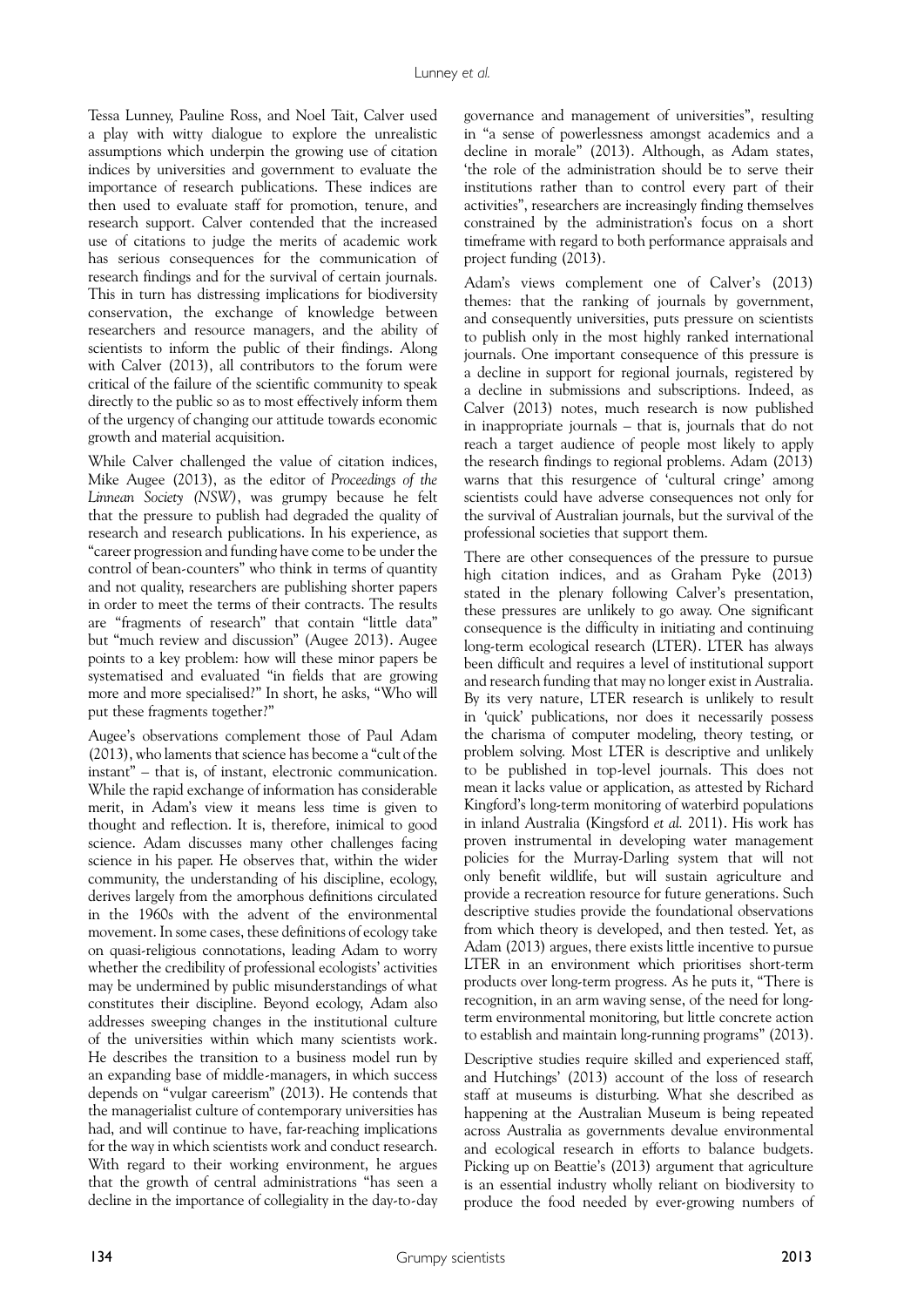people, it is remarkable that Australian governments are so ignorant of this relationship. That our governments wilfully destroy the research potential of the museums on which we depend for describing and cataloguing the world's biodiversity shows not only an incredible shortsightedness, but a callous disregard for our future.

In his paper, Richard Kingsford (2013) illuminates some of the factors that have produced our politicians' shortsightedness in this area. Crucial among these are the fields of tertiary education and training which have shaped their skill sets. Kingsford collated data pertaining to the qualifications of Australian parliamentarians serving in both cabinets and shadow cabinets. At the time of his research, there were 824 politicians in national, state, and territory governments. Of these, 54.9% held a degree, and of this percentage only 9.2% held science degrees. If one includes shadow parliamentarians, this number drops to 5% (Kingsford 2013). If this wasn't disturbing enough, Kingsford also points out that of all the environment ministers holding office in September 2012, only one had a science degree. In Kingsford's view, it is therefore unsurprising that politicians "find it difficult to understand the dependency of human civilisation on global or continental ecosystems and the impact that human activities have on ecosystems" (2013). Yet he maintains that "knowledge about biodiversity is not really the problem"; rather, in his view, it is "the policy implementation and political will that are wanting" (2013). As a result, he concludes that scientists – particularly those in the area of conservation science – must improve the accessibility of their research and their communication to non-specialist audiences, particularly with regard to their use of the media.

Kingsford's recommendations are all the more salient given that even the most prestigious scientific organizations in Australia are eviscerated by government cutbacks. The destruction of the CSIRO Division of Wildlife Research, as documented by Krebs (2012), is just one of many examples of the loss of the keystone Australian research institutions and staff that had previously led Paul Ehrlich to commend Australia in interviews and seminars for its international leadership in ecology and conservation biology (Recher, pers. obs.). With the loss of ecologists and wildlife biologists, in disciplines as diverse fisheries, forestry and wildlife, in both Commonwealth and State government departments, departs not only a body of knowledge and expertise built up over generations, but also LTER programs established at the start of their careers. These are studies that are only now beginning to unravel the long-term effects of weather, fire, logging, and other disturbances or recovery programs on Australia's flora and fauna from the arid zone to the marine environment. Even if governments change their policies, the studies themselves will have been diminished, perhaps irretrievably.

Whether Australia will have the specialists in a decade or longer to pick up the studies now halted is questionable. As Hutchings (2012, 2013) explains, there is at present a hiatus in the training of biologists interested in whole animals or plants. The absence of jobs does not encourage

young people to look for education in the biological sciences. Even more worrying is the failure of universities to offer programs that would educate a new generation of systematists, ecologists, botanists and zoologists. The absence of whole organism studies at universities has deep roots. Adam (2010, 2013) was grumpy over the decline in natural history instruction in primary and secondary schools. Ehrlich (2013) argued that natural history studies should begin in kindergarten, but noted it was now too late to expect a rapid awakening of an ecological conscience from re-introducing this program in schools. It takes two decades for an age cohort to enter public life and exert an impact on political processes. As many speakers at the forum emphasised, it is imperative that concerned scientists communicate more widely and clearly with the community. This requires learning how to communicate, something few schools and universities in Australia teach (Recher and Ehrlich 1999; Recher 2012) or teach well.

As Pauline Ross and Philip Poronnik (2013) show, the challenges facing science education in Australia are formidable. At the secondary school level, enrolments in science in Year 12 have dropped by over 40% since the early 1990s. In part, Ross and Poronnik explain, this is due to the emphasis on 'rote learning' formulas, laws, and facts, in itself a function of the unrealistic expectations placed on teachers, who are instructed to cover an enormous amount of content in a short period. As a result, those students who do study science in Year 12 are generally not afforded sufficient time to develop an understanding of fundamental scientific concepts, and are often alienated from pursuing science at the tertiary level. Those who do go on to study science at university find that their first two years of undergraduate study is focused on learning facts, leading many bright students to switch to more stimulating, inquiry-based courses. Ross and Poronnik also address the key problems facing academics, namely workload pressures, competition for funding, and the difficulties of balancing a teaching workload with research in an institution which values the latter over the former. Although the introduction of Massive Online Open Courses (MOOCs) offer the potential to transform the way in which science is taught at the tertiary level, Ross and Poronnik are right to approach the model with caution. They show us that what is needed is a paradigm shift in the way science education is understood, which encompasses a shift in values above all else.

Deborah Rose's (2013) paper compels us to consider exactly what this shift may entail. As an anthropologist, she argues that "if we are to understand the complexities of the problems the earth faces, we must understand the complexities of human culture". She proceeds to examine the structure of thought which underpins human activities, particularly the dichotomies (such as mind/ matter, self/other) which institute a set of power relations. In her view, the modern Western world's conception of human progress rests on these dichotomies, which she labels 'hyper-separations'. These hyper-separations "work to place western (male) humanity at the apex of a structure of domination and control that is represented as if it were the natural order of things" (2013). Under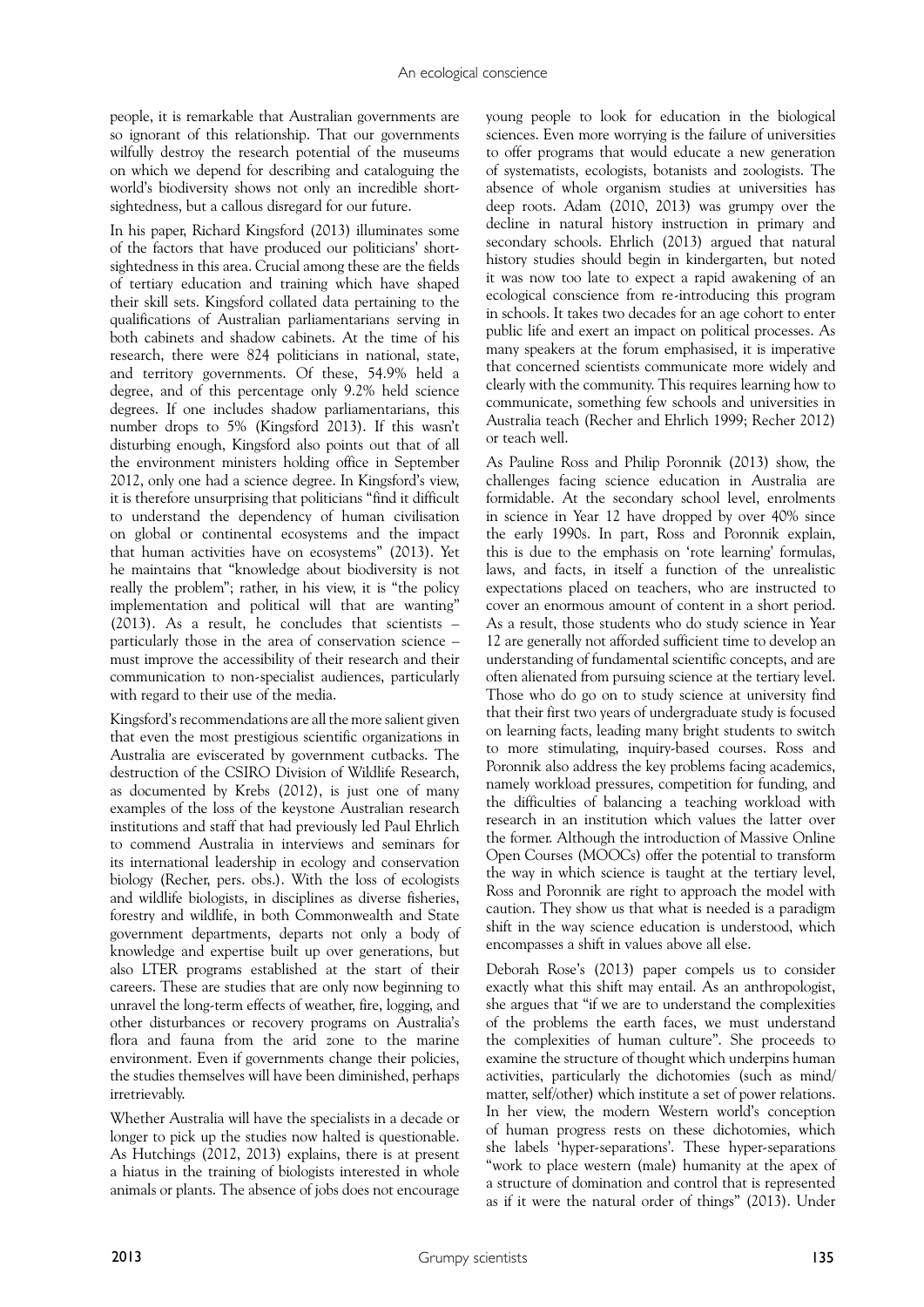humanity's control, of course, are the environment and the non-human animals which depend on it for survival. At the root of this structure of power is the idea of human exceptionalism – the belief that humans are superior and in control of a passive world. Despite mounting critique of this idea, and of the impact of human behaviour on the natural world, Rose asserts that "not enough is happening" to develop the changes in values required of us if we are to prevent ecosystem collapse (2013). To illustrate her ideas, Rose offers a local example: the treatment of flyingfoxes. She contends that the widespread revulsion and hatred displayed towards them shines a spotlight on our own "ugly self-righteous[ness]", as it "revolves around the proposition that anything that impinges on humans and their projects, on their comfort, and indeed on their desire to take up all the space under the sun, will have to be eliminated" (2013). One can only hope that, as Rose writes, the extent of our impact on the environment "may finally become so evident to us that we will no longer be able wish away matters we should be confronting, or bury them beneath the rhetoric of progress and mastery" (2013).

That many individuals gladly suppress such knowledge points to the discomfort which results from having an ecological conscience. Indeed, it is to live in a world of nightmares. No matter whether you are concerned for the future of other species, of human civilization, or of nothing more than the world of nature as you knew it when a child, the world is changing far more rapidly than ecological and evolutionary processes can handle. Almost all speakers at the Grumpy Scientist forum detailed a litany of change, from the ever-increasing loss of biodiversity to the appalling lack of contact with nature experienced

by children now growing up in increasingly monotonic urban landscapes. Although cities are among the world's most biodiverse ecosystems (Recher 2010), they are not nature as the forum's grumpy old scientists remembered it. The world faces extreme environmental change, not only with regard to climate change and its associated threats of resource wars and mass human displacement, but also with regard to the breakdown of the ecosystem services providing Earth with food, soil, oxygen, and water. These services are reliant on a vast range of organisms that, as Andy Beattie (2013) noted, are barely mentioned in modern society, much less actively conserved. Yet, all may not be lost. Grudgingly and at great political cost, some politicians, governments and industries have begun to accept the threat climate change poses to life as we know it. A lesser number, but some nonetheless, are beginning to understand that biodiversity has critical economic and environmental values beyond tourism. The expansion of a system of protected areas, such as national parks and nature reserves, and the introduction of carbon credits and trading in Europe and Australia, are starting points. However, the world needs to do much more and it needs to act far more decisively before those of us with an ecological conscience can put our feelings of disillusionment aside and stop worrying about our grandchildren's future in an ecologically degrading world.

What the grumpy scientists at the forum made clear is that the choice is ours. We can be involved or we can do nothing. Some of our human neighbours feel they do not have to do anything, or that anything they do would be trivial on a world scale and therefore not worth any personal sacrifice. Humanity can move past that point. Humanity must move past that point if it is to survive.

# **Acknowledgements**

We are indebted to all the authors for putting their views candidly, for the thoughtful participation of the audience, as is evident in the three plenary sessions, and the council of the Royal Zoological Society of NSW for supporting the forum and this publication. We are also indebted to Antares Wells for her skilled editing of this paper.

# **References**

**Adam, P. 2010.** The study of natural history - a PPP. Pp. 1-15 in *The Natural History of Sydney,* edited by D. Lunney, P. Hutchings, and D. Hoculi. Royal Zoological Society of New South Wales, Mosman, NSW, Australia.

**Adam, P. 2013.** Don't worry - be happy? Pp. 71-87 in *Grumpy scientists: the ecological conscience of a nation,* edited by D. Lunney, P. Hutchings, and H. Recher. Mosman, NSW: Royal Zoological Society of New South Wales.

**Aldrich, B. 2010**. 'Working Toward the Flourishing of Creation': A Review of *Cultivating an Ecological Conscience: Essays from a Farmer Philosopher* [Online]. Available at: <http://erb. kingdomnow.org/featured-cultivating-an-ecological-conscienceby-fred-kirschenmann-vol-3-27/> [Last accessed 15/05/2013].

**Augee, M. 2013.** A grumpy scientific editor. Pp. 69-70 in Grumpy scientists: the ecological conscience of a nation, edited by D. Lunney, P. Hutchings, and H. Recher. Royal Zoological Society of New South Wales, Mosman, NSW, Australia.

**Beattie, A. 2013.** A contemporary view of biodiversity: Bad science and bad policy. Pp. 17-23 in *Grumpy scientists: the ecological conscience*  *of a nation,* edited by D. Lunney, P. Hutchings, and H. Recher. Royal Zoological Society of New South Wales, Mosman, NSW, Australia.

**Broome, L., Archer, M., Bates, H., Shi, H., Geiser, F., McAllan, B., Heinze, D., Hand, S., Evans, T. and Jackson, S. 2012**. A brief review of the life history of, and threats to, *Burramys parvus* with a prehistory-based proposal for ensuring that it has a future. Pp. 114-126 in *Wildlife and Climate Change: towards robust conservation strategies for Australian fauna*, edited by. D. Lunney and P. Hutchings. Royal Zoological Society of New South Wales, Mosman, NSW, Australia.

**Calver, M. C. 2013.** RAM the PI\_BETA - what the H-STAR happened to my promotion application? Or: The pros and cons of bibliometric evaluations of researchers. Pp. X-X in *Grumpy scientists: the ecological conscience of a nation,* edited by D. Lunney, P. Hutchings, and H. Recher. Royal Zoological Society of New South Wales, Mosman, NSW, Australia.

**Calver, M. C., Lilith, M., and Dickman, C. R. 2013.** A 'perverse incentive' from bibliometrics: could National Research Assessment Exercises (NRAEs) restrict literature availability for nature conservation? *Scientometrics* **95**: 243-255.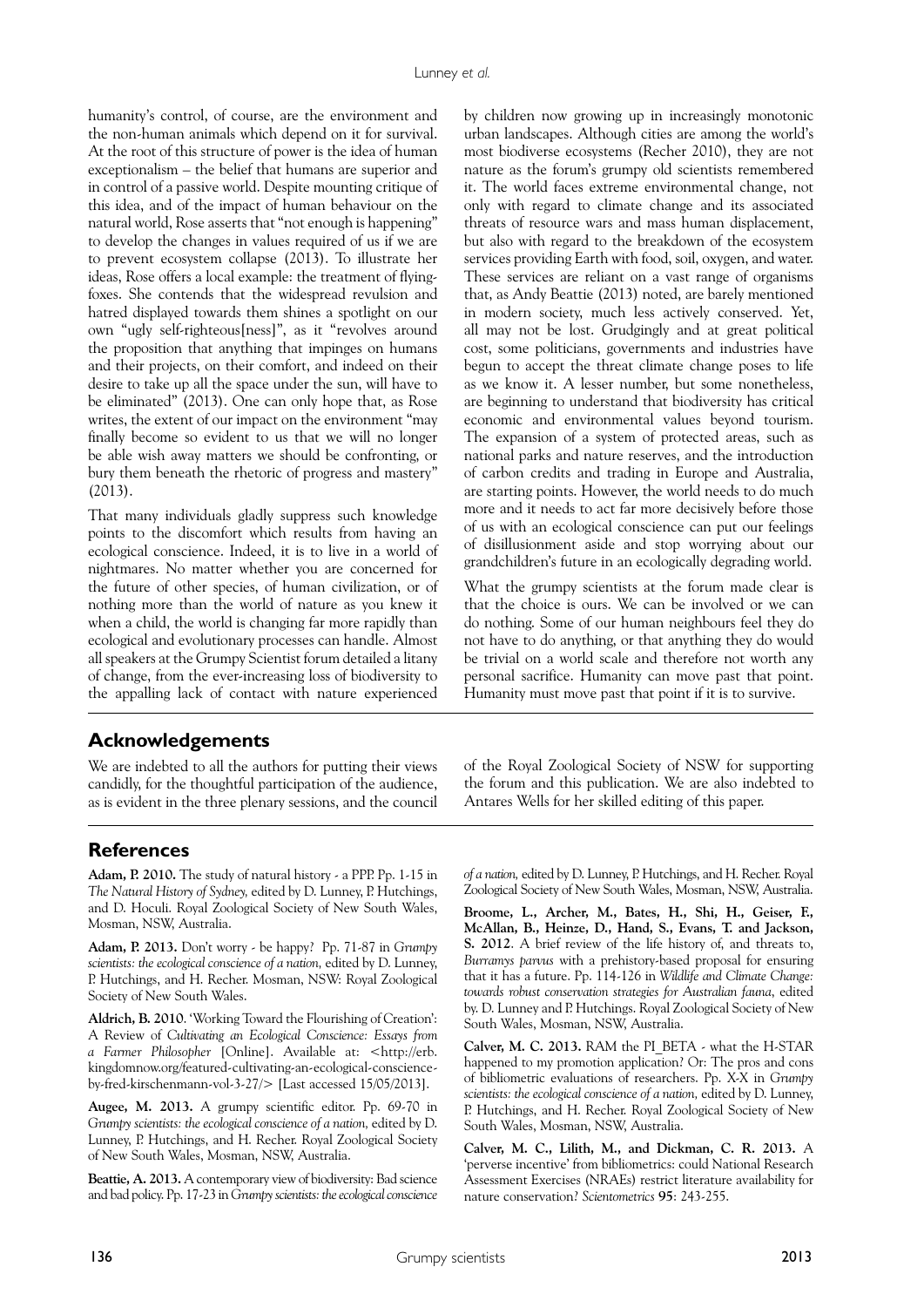**Cooney, R., Archer, M., Baumber, A., Ampt, P., Wilson, G., Smits, J. and Webb, G. 2012.** THINKK again: getting the facts straight on kangaroo harvesting and conservation. Pp. 150-160 in in *Science under siege: zoology under threat*, edited by P. Banks, D. Lunney and C. Dickman. Royal Zoological Society of New South Wales, Mosman, NSW, Australia.

**Darby, A. 2013**. True-blue experience for scientists tracking world's biggest mammal. *The Sydney Morning Herald* (28 March): 1, 3.

**David, R. 2009**. Ecological consciousness. *The Philippine Daily Inquirer* (19 December) [Online]. Available at: <http://opinion. inquirer.net/inquireropinion/columns/view/20091219-242858/ Ecological-consciousness> [Last accessed 15/05/2013].

**Ehrlich, P. R. 2013.** The decoupling of human and natural systems makes me very grumpy. Pp. 9-13 in *Grumpy scientists: the ecological conscience of a nation,* edited by D. Lunney, P. Hutchings, and H. Recher. Royal Zoological Society of New South Wales, Mosman, NSW, Australia.

**Foster, P. 2013**. Cost to US of Iraq and Afghan wars could hit \$6 trillion. The Telegraph (31 March) [Online]. Available at: <http://www.telegraph.co.uk/news/worldnews/northamerica/ usa/9961877/Cost-to-US-of-Iraq-and-Afghan-wars-could-hit-6 trillion.html> [Last accessed 15/05/2013].

**Fyfe, M. 2011.** Rich and poor divide underestimated. *The Sydney Morning Herald* (15 May) [Online]. Available at: < http:// www.smh.com.au/money/rich-and-poor-divide-underestimated-20110516-1eoot.html> [Last accessed 19/06/2013].

**Grigg, G. 2012.** Plenary 3: More inconvenient truths. Transcription of the Plenary Sessions of the 2008 Annual Forum of the Royal Zoological Society of New South Wales held at ANZ Conservation Lecture Theatre, Taronga Zoo on Saturday, 29 November 2008. Pp. 126-130 in *Science under siege: zoology under threat*, edited by P. Banks, D. Lunney, and C. Dickman Royal Zoological Society of New South Wales, Mosman, NSW, Australia.

**Hawkes, T. 2013**. The price that society pays for heavy drinkers' freedom is a crying shame. *The Sydney Morning Herald* (31 March): 8.

**Herberstein, M. 2013**. Is *Drosophila* the answer? The role of model species in biological research. Pp. 67-68 in *Grumpy scientists: the ecological conscience of a nation,* edited by D. Lunney, P. Hutchings, and H. Recher. Royal Zoological Society of New South Wales, Mosman, NSW, Australia.

**Hutchings, P. 2012**. Death of life sciences: a personal perspective. *Australian Zoologist* **36**: 242-246.

**Hutchings. P. 2013.** Why are taxonomists often regarded as second class citizens? A misclassification that threatens the basic infrastructure of biodiversity. Pp. 26-30 in *Grumpy scientists: the ecological conscience of a nation,* edited by D. Lunney, P. Hutchings, and H. Recher. Royal Zoological Society of New South Wales, Mosman, NSW, Australia.

**Kirschenmann, F. 2010**. *Cultivating an Ecological Conscience: Essays from a Farmer Philosopher*. Lexington, KY: University Press of Kentucky.

**Krebs, C.J. 2008**. *The Ecological World View*. Collingwood, Victoria: CSIRO Publishing.

**Krebs, C.J. 2012a.** Plenary 3: More inconvenient truths. Transcription of the Plenary Sessions of the 2008 Annual Forum of the Royal Zoological Society of New South Wales held at ANZ Conservation Lecture Theatre, Taronga Zoo on Saturday, 29 November 2008. Pp. 126-130 in *Science under siege: zoology under threat*, edited by P. Banks, D. Lunney, and C. Dickman Royal Zoological Society of New South Wales, Mosman, NSW, Australia.

**Krebs, C.J. 2012b**. What good is a CSIRO division of wildlife anyway? Pp. 5-8 in *Science under siege: zoology under threat*, edited by P. Banks, D. Lunney, and C. Dickman. Royal Zoological Society of New South Wales, Mosman, NSW, Australia.

**Kingsford, R., Walker, K.F., Lester, R.E., Young, W.J., Fairweather, P.G., Sammut, J., and Geddes, M.C. 2011.** A Ramsar wetland in crisis – the Coorong, Lower Lakes and Murray Mouth, Australia. *Marine and Freshwater Research* **62**: 255-265.

**Kingsford, R. 2013.** Australia's biodiversity conservation crisis - does anyone care? Pp. 31-38 in *Grumpy scientists: the ecological conscience of a nation,* edited by D. Lunney, P. Hutchings, and H. Recher. Royal Zoological Society of New South Wales, Mosman, NSW, Australia.

**Leopold, A. 1968**. *A Sand County Almanac: With Essays on Conservation from Round River*. Oxford University Press, Oxford.

**Leopold, A. 1995 [1947].** An Ecological Conscience. *International Wildlife* **25**:6 (Nov-Dec): 58.

**Lercher, A. 2006**. Liberty of Ecological Conscience. *Environmental Ethics* 28: 315-322.

**Lunney, D. 2012a.** Wildlife management and the debate on the ethical use of animals. I. Decisions in a wildlife management agency. *Pacific Conservation Biology* 18: 5-21.

**Lunney, D. 2012b**. Wildlife management and the debate on the ethical use of animals. II. A challenge to the animal protection movement. *Pacific Conservation Biology* 18: 81-99.

**Lunney, D. 2012c.** "What's the difference between climate science and climate journalism?" Pp. 23-44 in Science under *siege: zoology under threat*, edited by P. Banks, D. Lunney and C. Dickman. Royal Zoological Society of New South Wales, Mosman, NSW, Australia.

**Lunney, D. 2013a.** Is a grumpy ecologist an oxymoron? Pp. 95-105 in *Grumpy scientists: the ecological conscience of a nation,* edited by D. Lunney, P. Hutchings, and H. Recher. Royal Zoological Society of New South Wales, Mosman, NSW, Australia.

**Lunney, D. 2013b** [in press]. Wildlife roadkill: illuminating and overcoming a blind spot in public perception. *Pacific Conservation Biology*.

**Lunney, D. and Hutchings, P. 2012**. Wildlife and climate change: are robust strategies for Australian fauna possible? Pp. 180-201 in *Wildlife and climate change: towards robust conservation strategies for Australian fauna*, edited by D. Lunney and P. Hutchings. Royal Zoological Society of New South Wales, Mosman, NSW, Australia.

**Lunney, D. and Matthews, A. 2003**. "Throw a koala on the barbie" (Daily Telegraph 15 July 1997): an analysis of wildlife reporting in two daily newspapers. *Australian Zoologist* **32**: 288-297.

**Lunney, D. and Moon, C. 2008**. The portrayal of humanwildlife interactions in the print media. Pp 52-64 in *Too close for comfort: contentious issues in human-wildlife encounters*, edited by D. Lunney, A. Munn and W. Meikle. Royal Zoological Society of New South Wales, Mosman, NSW, Australia.

**Lunney, D. and Moon, C. 2012**. Disasters for wildlife: an analysis of media attention. *Australian Zoologist* 36: 5-19.

**Merton, T. 1968**. The Ecological Conscience [Online]. Available at: <http://www.democraticunderground.com/discuss/ duboard.php?az=view\_all&address=115x180150> [Last accessed 20/05/2013].

**Phillips, N. 2013a**. Scientists look to past to save possum's future. *The Sydney Morning Herald* (24 March) [Online]. Available at: <http://www.smh.com.au/environment/animals/ scientists-look-to-past-to-save-possums-future-20130323- 2gmk1.html> [Last accessed 15/05/2013].